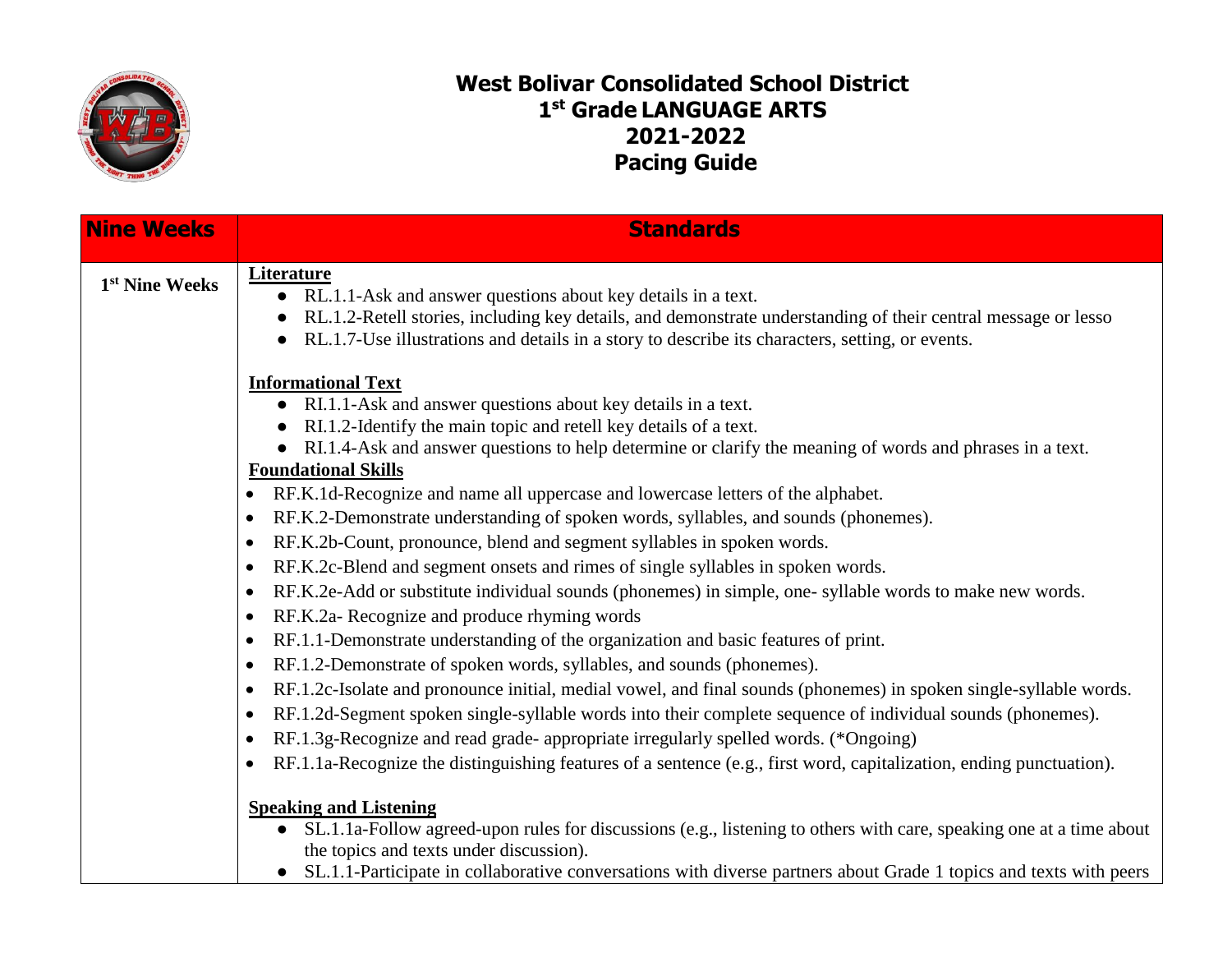|                   | and adults in small and larger groups.                                                                                                                                                                                                                                                                                                                                                                                                                                                                                                                                                                                                                               |
|-------------------|----------------------------------------------------------------------------------------------------------------------------------------------------------------------------------------------------------------------------------------------------------------------------------------------------------------------------------------------------------------------------------------------------------------------------------------------------------------------------------------------------------------------------------------------------------------------------------------------------------------------------------------------------------------------|
|                   | <b>Language</b><br>• L.1.1-Demonstrate command of the conventions of standard English grammar and usage when writing or<br>speaking.<br>L.1.1a-Print all uppercase and lowercase letters.<br>L.1.1j- Produce and expand complete simple declarative, interrogative, imperative, and exclamatory sentences in<br>response to prompts.<br>L.1.1d- Use conventional spelling for words with common spelling patterns and for frequently occurring<br>irregular words.<br>L.1.1a-Capitalize dates and names of people.<br>L.1.2b-Use end punctuation for sentences.<br>L.1.2e-Spell untaught words phonetically, drawing on phonemic awareness and spelling conventions. |
| 2nd Nine<br>Weeks | <b>Literature</b><br>RL.1.7-Use illustrations and details in a story to describe its characters, setting, or events.<br>RL.1.3-Describe characters, settings, and major events in a story, using key details<br>RL.1.4-Identify words and phrases in stories or poems that suggest feelings or appeal to the senses.<br>RI.1.5-Know and use various text features (e.g., headings, table of contents, glossaries, electronic menus,<br>icons) to locate key facts or information in a text.                                                                                                                                                                          |
|                   | <b>Informational Text</b><br>RI.1.7-Use illustrations and details in a text to describe its key details.<br>RI.1.1-Ask and answer questions about key details in a text.<br>RI.1.2-Identify the main topic and retell key details of a text.<br>RI.1.3-Describe the connection between two individuals, events, ideas, or pieces of information in a text.<br>RF.1.3e-Decode two-syllable words following basic patterns by breaking the words into syllables.                                                                                                                                                                                                       |
|                   | <b>Foundational Skills</b><br>RF.1.1a-Recognize the distinguishing features of a sentence (e.g., first word, capitalization, ending punctuation).<br>RF.1.2b-Orally produce single-syllable words by blending sounds (phonemes), including consonant blends.<br>RF.1.3-Know and apply grade-level phonics and word analysis skills in decoding words.<br>RF.1.3b-Decode regularly spelled one-syllable words.<br>RF.1.3a-Know the spelling-sound correspondences from common consonant digraphs.                                                                                                                                                                     |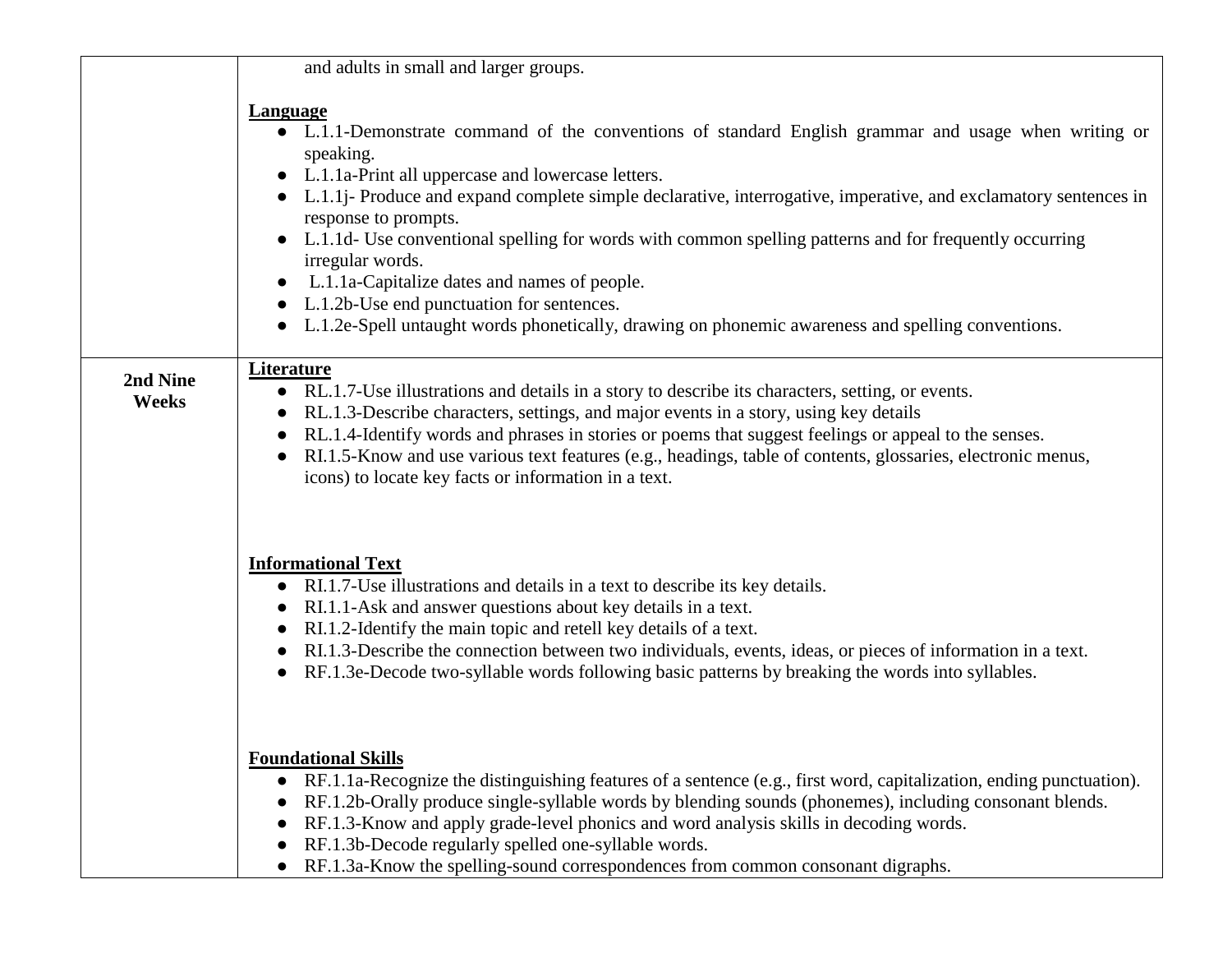|                        | RF.1.3d-Use knowledge that every syllable must have a vowel sound to determine the number of syllables in a                                                                        |
|------------------------|------------------------------------------------------------------------------------------------------------------------------------------------------------------------------------|
|                        | printed word.                                                                                                                                                                      |
| $\bullet$              | RF.1.4a-Read on-level text with purpose and understanding                                                                                                                          |
|                        | RF.1.4b-Read on-level text orally with accuracy, appropriate rate, and expression on successive readings.                                                                          |
|                        | <b>Speaking and Listening</b>                                                                                                                                                      |
|                        | • SL.1.1c-Ask questions to clear up any confusion about the topics and texts under discussion.                                                                                     |
|                        | SL.1.2-Ask and answer questions about key details in a text read aloud or information presented orally or<br>through other media.                                                  |
| $\bullet$              | SL.1.3-Ask and answer questions about what a speaker says in order to gather additional information or clarify<br>something that is not understood.                                |
| <b>Language</b>        |                                                                                                                                                                                    |
|                        | • L.1.1b-Use common, proper, and possessive nouns.                                                                                                                                 |
|                        | • L.1.1c-Use singular and plural nouns with matching verbs in basic sentences (e.g., he hops; We hop).                                                                             |
|                        | • L.1.1e-Use verbs to convey a sense of past, present, and future (e.g., Yesterday I walked home; Today I walk                                                                     |
|                        | home; Tomorrow I will walk home).<br>• L.1.2-Demonstrate command of the conventions of Standard English capitalization, punctuation, and spelling                                  |
|                        | when writing.                                                                                                                                                                      |
|                        | • L.1.2c-Use commas in dates and to separate single words in a series.                                                                                                             |
|                        | • L.1.5b-Define words by category and by one or more key attributes (e.g., a duck is a bird that swims: a tiger is                                                                 |
|                        | a large cat with stripes).                                                                                                                                                         |
|                        | L.1.5c-Identify real-life connections between words and their use (e.g., note places at home that are cozy).                                                                       |
|                        | • L.1.4-Determine or clarify the meaning of unknown and multiple- meaning words and phrases based on Grade1<br>reading and content, choosing flexibly from an array of strategies. |
| $\bullet$<br>$\bullet$ | L.1.4a-Use sentence-level context as a clue to the meaning of a word or phrase.                                                                                                    |
| $\bullet$              | L.1.4b-Use frequently occurring affixes as a clue to the meaning of a word.                                                                                                        |
|                        | L.1.4c-Identify frequently occurring root words (e.g., look) and their inflectional forms (e.g., looks, looked,                                                                    |
|                        | looking.                                                                                                                                                                           |
|                        | L.1.1f-Use frequently occurring adjectives.                                                                                                                                        |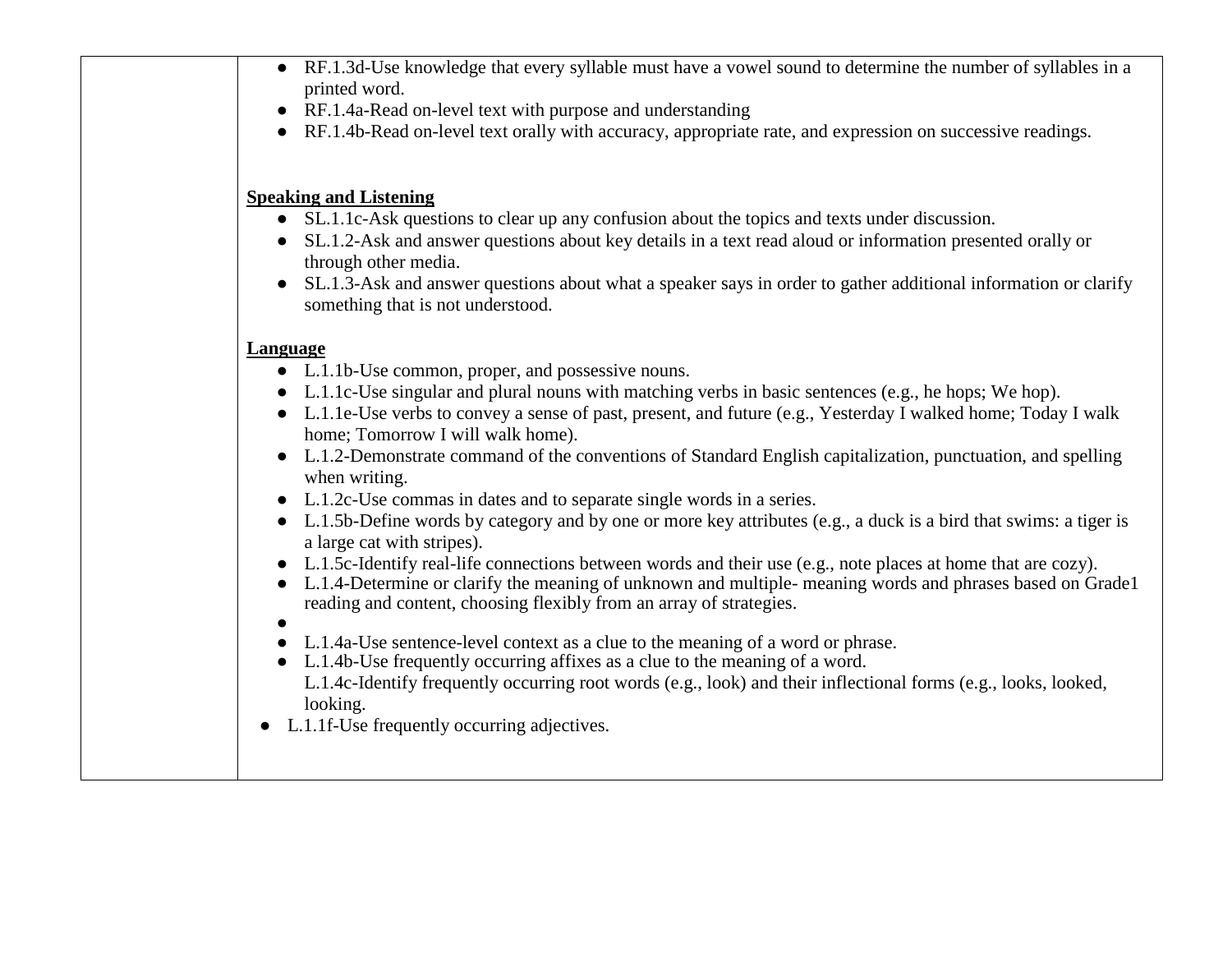| 3rd Nine<br><b>Weeks</b>        | <b>Literature</b><br>• RL.1.5-Explain major differences between books that tell stories and books that give information, drawing on a<br>wide reading of a range of text types.<br>RL.1.6-Identify who is telling the story at various points in a text.<br>$\bullet$<br>RL.1.9-Compare and contrast the adventures and experiences of characters in stories.<br>$\bullet$<br><b>Informational Text</b><br>RI.1.8-Identify the reasons an author gives to support points in a text.<br>$\bullet$<br>RI.1.9-Identify basic similarities in and differences between two texts on the same topic (e.g., in illustrations,<br>$\bullet$<br>descriptions, or procedures).<br><b>Foundational Skills</b> |
|---------------------------------|----------------------------------------------------------------------------------------------------------------------------------------------------------------------------------------------------------------------------------------------------------------------------------------------------------------------------------------------------------------------------------------------------------------------------------------------------------------------------------------------------------------------------------------------------------------------------------------------------------------------------------------------------------------------------------------------------|
|                                 | RF.1.2a-Distinguish long from short vowel sounds in spoken single-syllable words.<br>$\bullet$<br>RF.1.3c-Know final -e and common vowel team conventions for representing long vowel sounds.<br>$\bullet$<br>RF.1.3e-Decode two-syllable words following basic patterns by breaking the words into syllables.<br>$\bullet$<br>RF.1.3f-Read words with inflectional endings.<br>$\bullet$<br><b>Speaking and Listening</b><br>• SL.1.4-Describe people, places, things, and events with relevant details, expressing ideas and feeling clearly.<br>SL.1.1b-Build on others' talk in conversations by responding to the comments of others through multiple<br>$\bullet$<br>exchanges.              |
|                                 | <b>Language</b><br>• L.1.1d-Use personal, possessive, and indefinite pronouns (e.g., I, me, my; they, them, their; anyone, everything)<br>• L.1.4d-Distinguish shades of meaning among verbs differing in manner (e.g., look, peek, glance, star, glare, scowl)<br>and adjectives differing in intensity (e.g., large, gigantic) by defining or choosing them or by acting.                                                                                                                                                                                                                                                                                                                        |
| <b>4th Nine</b><br><b>Weeks</b> | <b>Literature</b><br>RL.1.10-With prompting and support, read prose and poetry of appropriate complexity for Grade 1.                                                                                                                                                                                                                                                                                                                                                                                                                                                                                                                                                                              |
|                                 | <b>Informational Text</b><br>RI.1.6-Distinguish between information provided by pictures or other illustrations and information provided by<br>$\bullet$<br>the words in a text.<br>RI.1.10-With prompting and support, read informational texts appropriately complex for Grade 1.<br>$\bullet$                                                                                                                                                                                                                                                                                                                                                                                                   |
|                                 | <b>Foundational Skills</b><br>RF.1.3g-Recognize and read grade- appropriate irregularly spelled words.<br>RF.1.4-Read with sufficient accuracy and fluency to support comprehension.<br>$\bullet$                                                                                                                                                                                                                                                                                                                                                                                                                                                                                                  |